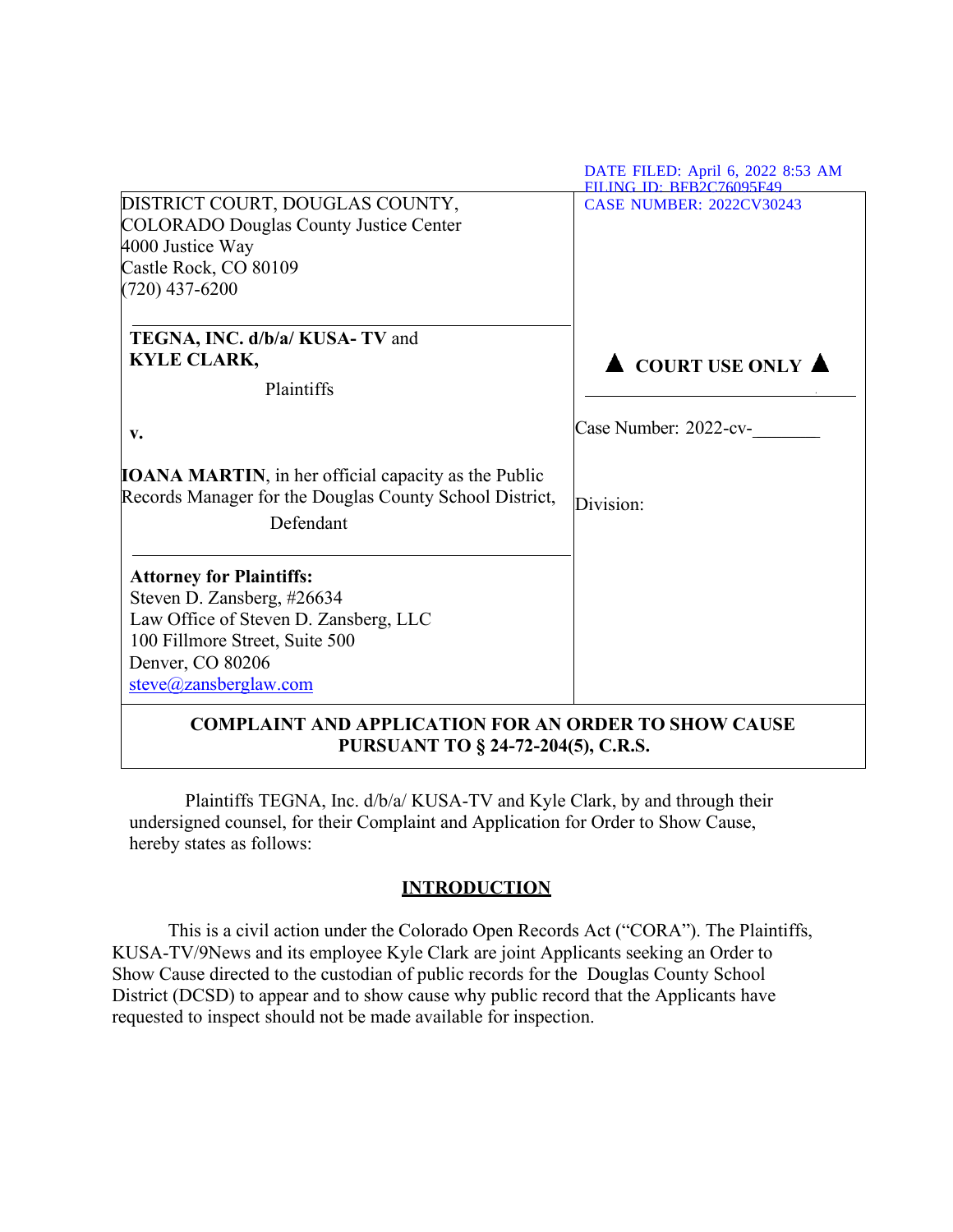### **JURISDICTION AND PARTIES**

1. This Court has jurisdiction over the claims herein under §§ 24-72-204(5) and - 204(5.5) of CORA, § 24-72-201, *et seq.*, C.R.S (2020). On information and belief, the public record that is the focus of this action can be found in this judicial district.

2. Plaintiffs TEGNA, Inc. (owner and operator of television station KUSA-TV) (hereinafter "KUSA-TV/9News) and Kyle Clark are both "person(s)" as defined by § 24-72-202(3), C.R.S..

3. Defendant Iona Martin is the Public Records Manager for DCSD and is a custodian of the public record that is the subject of the Plaintiffs' CORA request.

4. Venue for this civil action is proper in this District under Rules 98(b)(2) and  $(c)(1)$  of the Colorado Rules of Civil Procedure and under § 24-72-204(5), C.R.S.

# **APPLICABLE LAW**

5. Under the CORA, any person may request to inspect and/or obtain a copy of a public record. *See* § 24-72-203(1)(a), C.R.S. CORA guarantees access to records of public business so that "the workings of government are not unduly shielded from the public eye." *Int'l Bhd. of Elec. Workers Local Union 68 v. Denver Metro. Major League Baseball Stadium Dist*., 880 P.2d 160, 165 (Colo. App. 1994).

6. A public record is any "writing" that is "made, maintained or kept by . . . any . . . political subdivision of the state . . . *for use* in the exercise of functions required or authorized by law or administrative rule ....... " *See* § 24-72-202(6)(a)(I), C.R.S. (emphasis added).

7. Under the CORA, a custodian is required to provide access to a public record unless "[s]uch inspection would be contrary to any state statute" or is otherwise exempted from disclosure by one of the narrow exemptions in Section 204(3)(a) of the CORA. See § 24-72-204(1)(a), C.R.S.

8. Any person whose request for access to a public record is denied may apply to the District Court, in the District in which such record can be found, for an "Order to Show Cause" directing the custodian of the public record to show cause why the record should not be made available for public inspection. *See* § 24-72-204(5), C.R.S. Prior to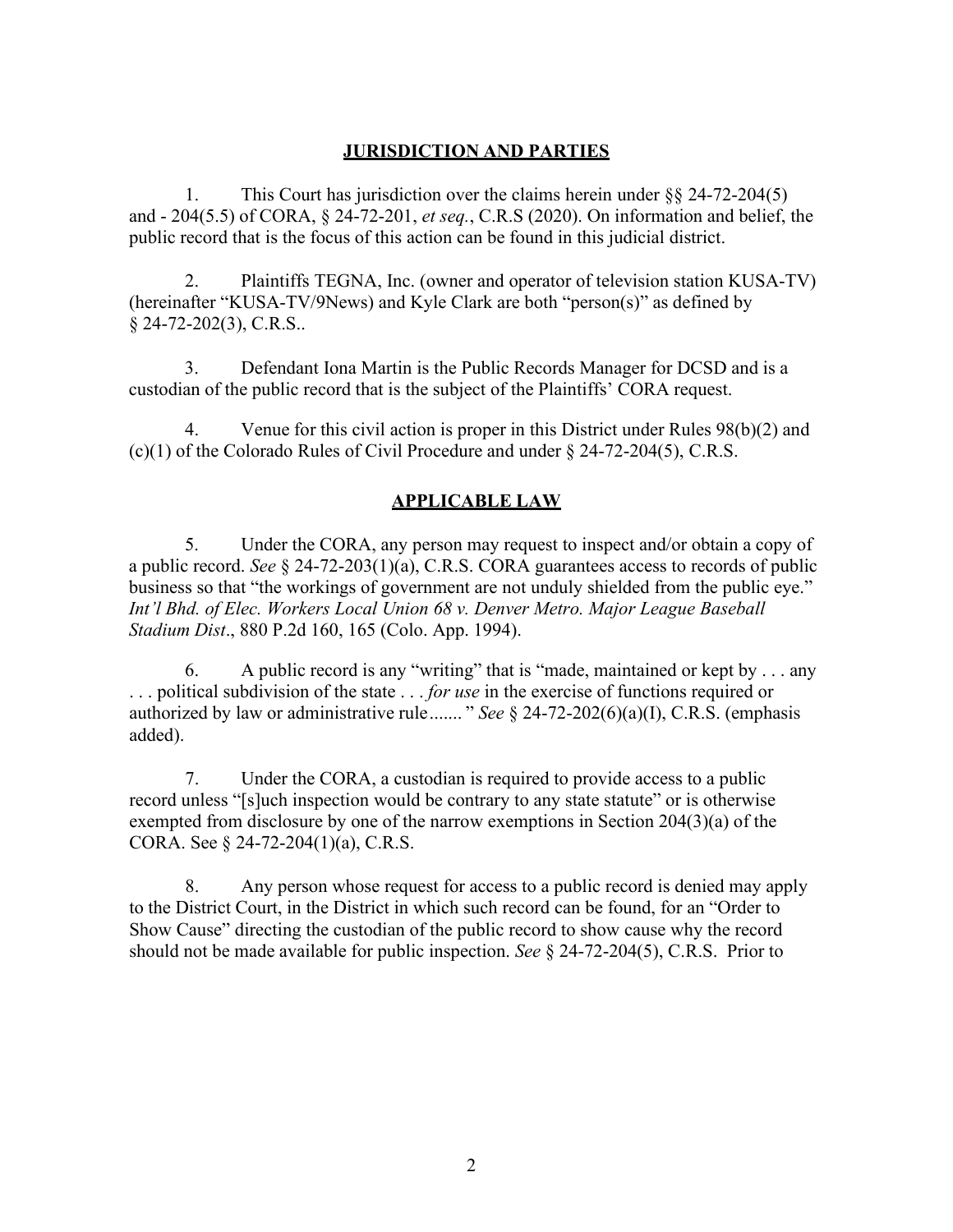filing such suit, the applicant must provide the records custodian with advance written notice (either fourteen days or three days, if the need for speedy resolution is justified through a factual recitation) in order to be eligible to recover attorneys' fees. *Id.*

9. Under the CORA, upon the filing of such an Application, the Court must schedule the hearing on an Order to Show Cause at the "earliest time practical." *See id.* 

10. In a CORA show cause proceeding, once the requester establishes a *prima facie* basis for concluding that the requested record is a "public record," the burden shifts to the custodian of the record to demonstrate why the refusal to provide access to the requested record is not "improper." *See Denver Publ'g Co. v. Bd. of Cty. Comm'rs*, 121 P.3d 190, 199 (Colo. 2005).

11. Under the CORA, following a Show Cause Hearing, if the Court finds that the requested public record and/or recordings should be made available for public inspection, it *shall* order that those records be made available for public inspection; moreover, in such circumstances, the Court *must* award the applicant his or her reasonable attorneys' fees in connection with the effort to obtain access to the public record. *See Denver Publ'g Co.*, 121 P.3d at 199.

### **PLAINTIFFS' REQUEST AND DEFENDANT'S DENIAL**

12. On or about February 15, 2022, someone (whose identity has not yet been publicly disclosed) submitted a request, under CORA, to DCSD for a list of all DCSD teachers and staff who had called in sick on February 3, 2022 (hereinafter **"the original CORA Request for sick leave participants**"). On information and belief, that CORA request was submitted on the official [CORA Request form](https://docs.google.com/forms/d/e/1FAIpQLSfH6UGQmc3x4a0QSgtInSs5Pgl-opZiejkF-TqtNGqcTUqGng/viewform?formkey=dGJSNXpQU241T1pnRjhTTlJwT2JqX2c6MQ#gid=0) that DCSD provides on its official webpage: https://www.dcsdk12.org/about/our\_district/departments/legal\_counsel/open\_records\_requests [cora](https://www.dcsdk12.org/about/our_district/departments/legal_counsel/open_records_requests_cora) 

13. Notably, on the date **the original CORA Request for sick leave participants** was filed, that same web page notified all potential requesters, in ALL CAPS red font, that

PLEASE BE ADVISED THAT AS OF JANUARY 1, 2022, WE WILL NO LONGER REDACT NAMES OF THE PERSONS THAT SUBMIT CORA REQUESTS. WE WILL REDACT ONLY PERSONAL INFORMATION, SUCH AS PHONE NUMBER, ADDRESS OR EMAIL ADDRESS.

*Id.* Thus, the person who submitted was on clear notice that the CORA request itself is a "public records" that the District was committed to release, upon request, without redacting the name of the requestor.

14. Following the submission of **the original CORA Request for sick leave participants,** in response thereto, on February 15, 2022, DCSD sent an email to all teachers and staff announcing that **the original CORA Request for sick leave participants** had been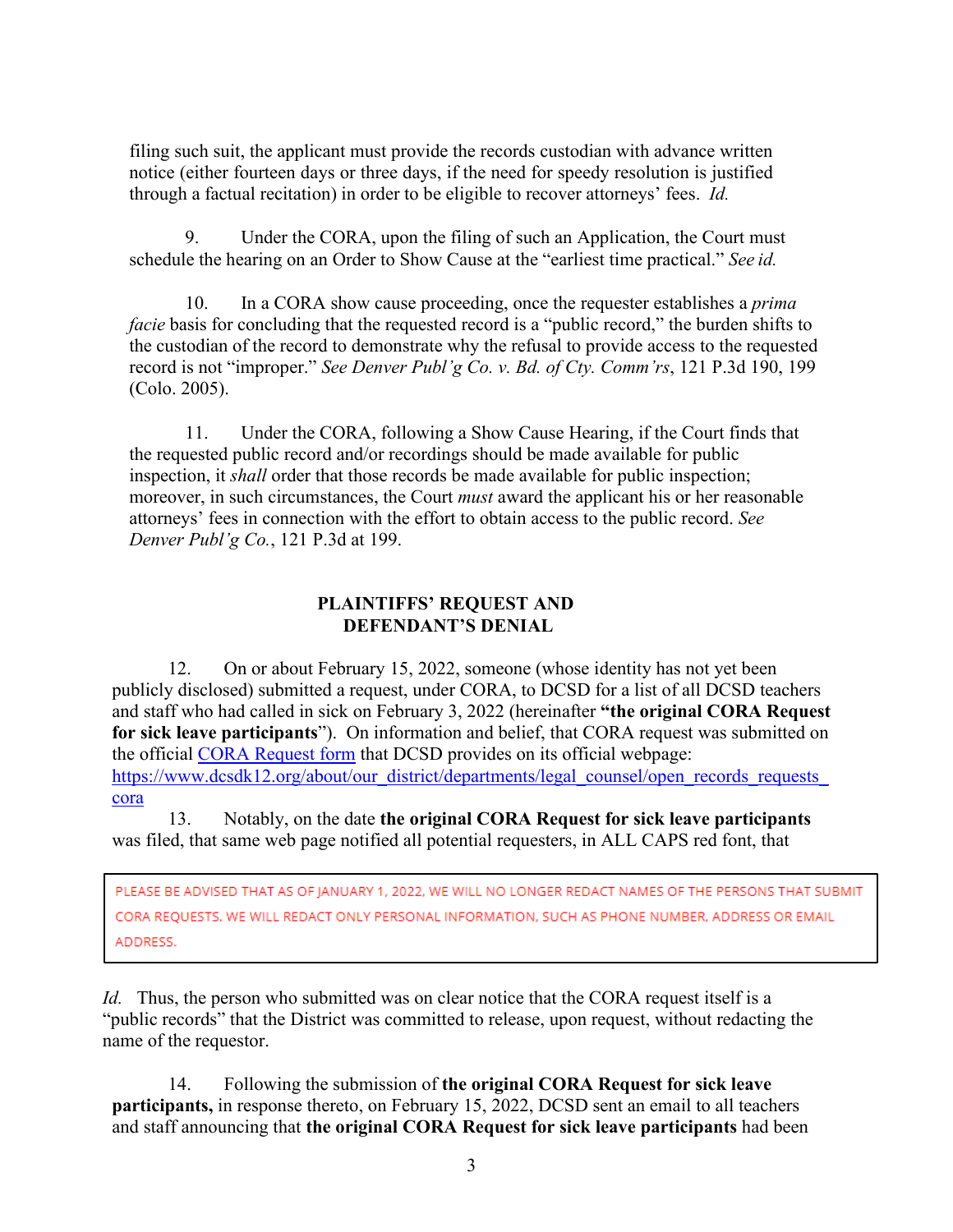submitted, and the District intended to honor/fulfill that request by providing the records requester the list of names.

15. On February 15, 2022, Plaintiff KUSA-TV/9News, acting through its reporter and anchor Kyle Clark requested, under CORA, that DCSD produce for him a copy of **the original CORA Request for sick leave participants**.

16. The morning of February 16, 2022, many teachers in DCSD found fliers on the windshields of their cars:



17. On the evening of February 16, 2022, the Board of Education of DCSD convened a Special Meeting at which it voted, at the start of the meeting, to conduct an Executive Session to receive legal advice concerning **the original CORA Request for sick leave participants** and also to discuss specialized security matters that had arisen since the District announced its intention to release the teachers' names. *See* <https://www.youtube.com/watch?v=-qUHwAohoC8&t=4810s>

18. The Executive Session on February 16, 2022 lasted approximately 70 minutes. Immediately upon its completion, the Board of Education convened back in a public meeting. Board President Michael Peterson announced that the Board would not be releasing the names of teachers and staff who called in sick on February 3, 2022 (apparently because **the original CORA Request for sick leave participants** had been withdrawn).

19. Subsequently, on or about March 10, 2022, DCSD notified Mr. Clark that it would not make available to him **the original CORA Request for sick leave participants** on grounds that **the original CORA Request for sick leave participants** had been withdrawn and the District believed it was therefore no longer a public record.

20. On March 11, 2022, undersigned counsel provided written notice to CDHS of the Plaintiffs' intent to file this Application for an Order to Show Cause pursuant to § 24-72-204(5),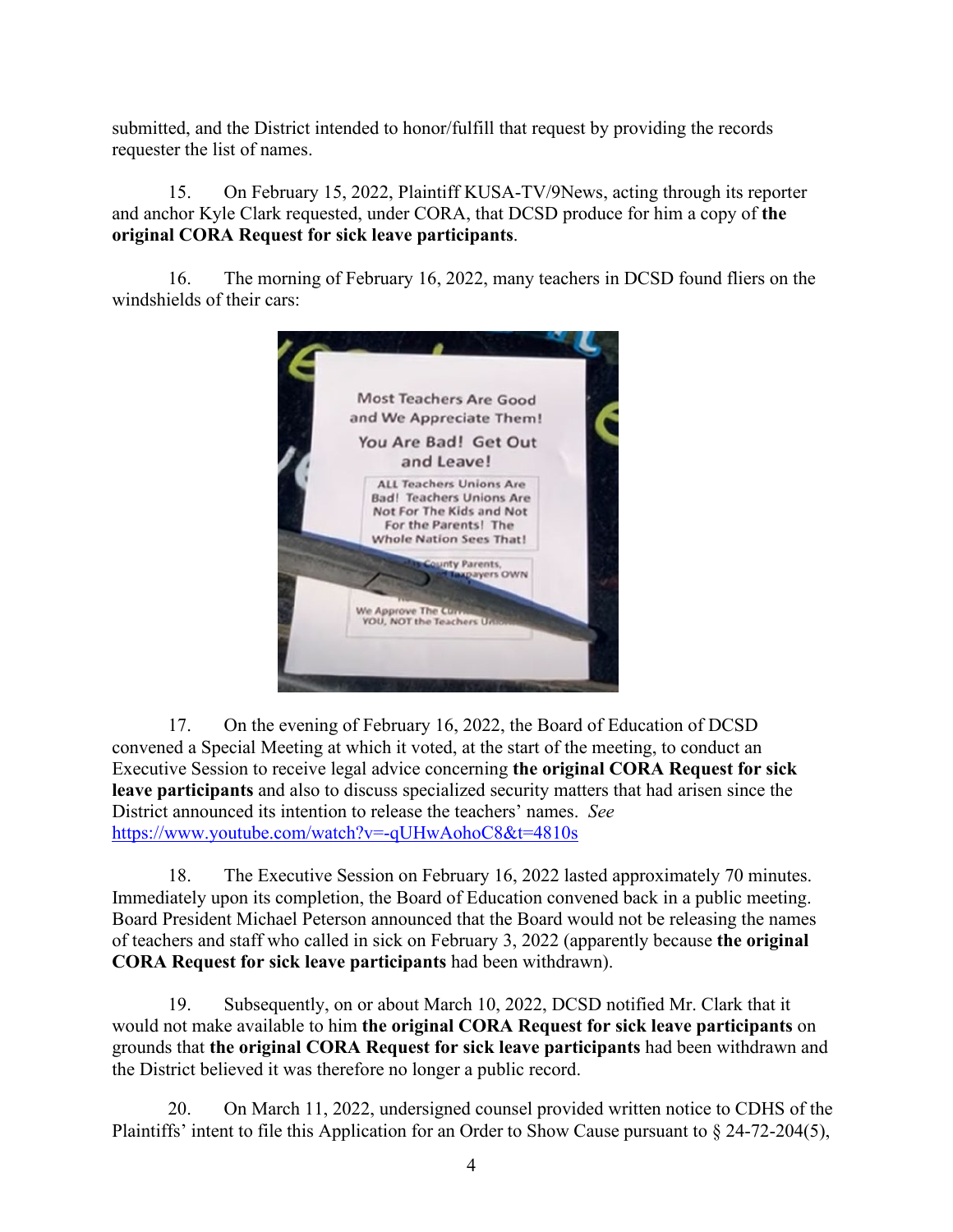C.R.S. **Exhibit 1** to this Application is a true and correct copy of that written notice.

# **FIRST CLAIM FOR RELIEF**

(Application for Order to Show Cause)

21. Plaintiffs incorporate by reference all of the allegations and statements in the foregoing Paragraphs.

22. Pursuant to  $\S$  24-72-204(5), C.R.S., the Plaintiffs are entitled to – and hereby formally apply for – the entry of an Order to Show Cause, directing that the Defendant to appear and show cause why the public record that was sought by the Plaintiffs under the CORA should not be disclosed to them.

23. As required by the CORA, the Court should set the date of the show cause hearing at "the earliest time practical."

24. Upon completion of the hearing on the Order to Show Cause, the Court should enter and order directing the Defendant to provide the Plaintiffs with the public records they requested to inspect.

25. The proposed form of an Order to Show Cause is attached hereto.

### **Prayer For Relief**

WHEREFORE, pursuant to § 24-72-204(5), C.R.S., Plaintiff prays that:

- A. The Court enter an Order directing the Defendant to show cause why DCSD should not permit inspection and copying of the requested Public Record as described in this Complaint and Application for Order to Show Cause;
- B. The Court conduct a hearing pursuant to such Order "at the earliest practical time" at which the Court may make the Order to Show Cause absolute;
- C. At the conclusion of the hearing on the Order to Show Cause, the Court enter an order directing the Defendant to disclose **the original CORA Request for sick leave participants** to Plaintiffs;
- D. At the conclusion of the hearing on the Order to Show Cause, the Court enter an order directing the Defendant to pay Plaintiffs their reasonable attorneys' fees and costs, pursuant to  $\S$  24-72-204(5), C.R.S.;
- E. Enter such further and additional relief as the Court deems just and proper.